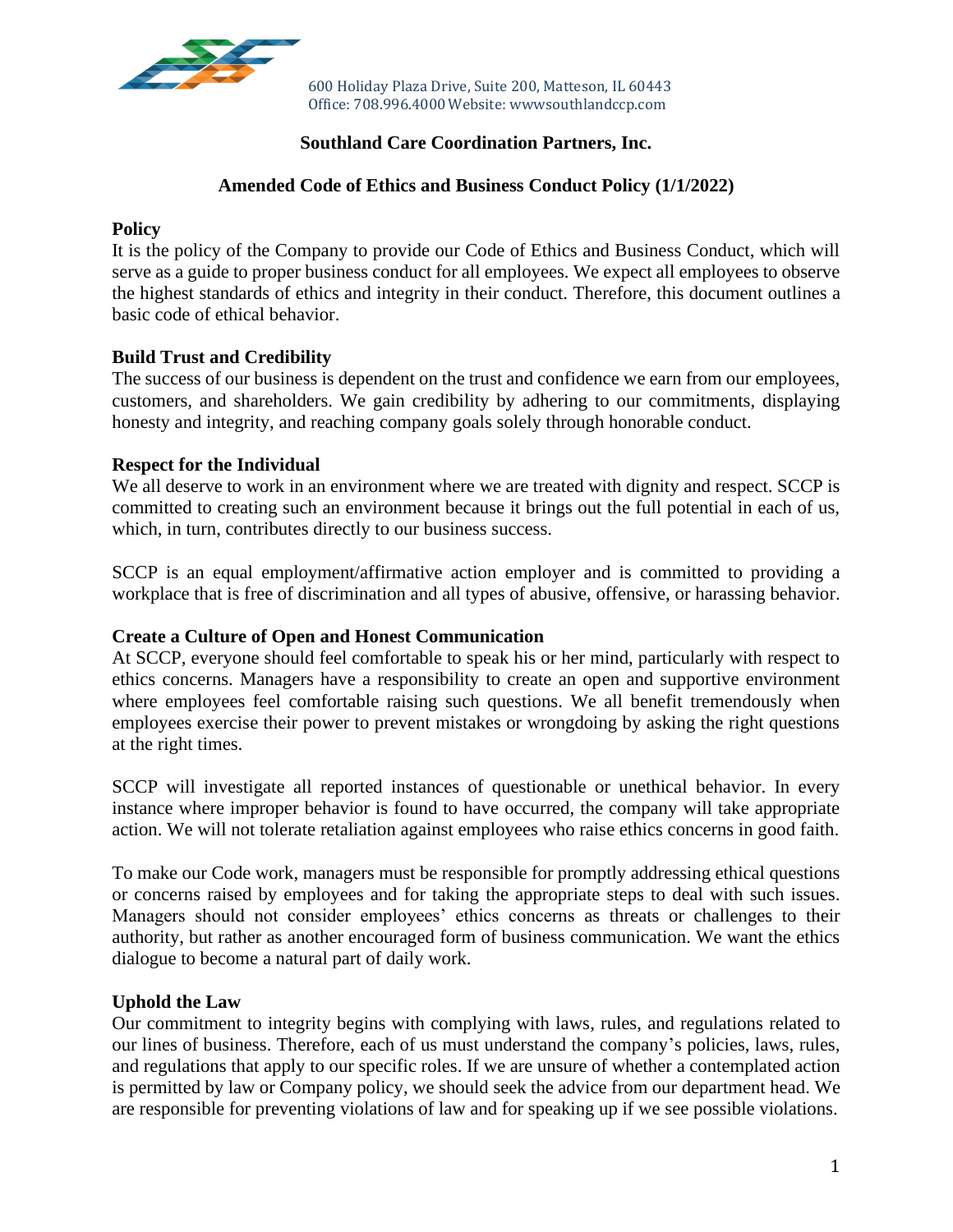

600 Holiday Plaza Drive, Suite 200, Matteson, IL 60443 Office: 708.996.4000Website: wwwsouthlandccp.com

## **Proprietary Information**

It is important that we respect the property rights of others. We will not acquire or seek to acquire improper means of a competitor's trade secrets or other proprietary or confidential information. We will not engage in unauthorized use, copying, distribution, or alteration of software or other intellectual property.

#### **Accurate Public Disclosures**

We will make certain that all disclosures made in financial reports are full, fair, accurate, timely, and understandable. This obligation applies to all employees, including all financial executives, with any responsibility for the preparation for such reports, including drafting, reviewing, and signing or certifying the information contained therein. No business goal of any kind is ever an excuse for misrepresenting facts or falsifying records.

Employees should inform the Compliance Officer or any member of the executive staff if they learn that information in any filing, or public communication was untrue or misleading at the time it was made or if subsequent information would affect a similar future filing or public communication.

#### **Corporate Recordkeeping**

We create, retain, and dispose of our company records as part of our normal course of business in compliance with all regulatory and legal requirements.

SCCP will retain all company health information records for a minimum of ten (10) years.

All corporate records must be true, accurate, and complete, and company data must be promptly and accurately entered in our books in accordance with applicable principles.

We must not improperly influence, manipulate, or mislead any audit, nor interfere with any auditor engaged to perform an independent audit of our books, records, processes, or internal controls.

#### **Accountability**

Each of us is responsible for knowing and adhering to the values and standards set forth in this Code and for raising questions if we are uncertain about company policy. If we are concerned whether the standards are being met or are aware of violations of the Code, we must contact the Compliance Officer. We take seriously the standards set forth in the Code, and violations are cause for disciplinary action up to and including termination of employment.

Integral to our business success is our protection of confidential company information, as well as nonpublic information entrusted to us by employees, customers, and other business partners. Confidential and proprietary information includes such things as pricing and financial data, customer names/addresses, or nonpublic information about other companies, including current or potential suppliers and vendors. We will not disclose confidential and nonpublic information without a valid business or legal purpose and proper authorization.

## **Compliance**